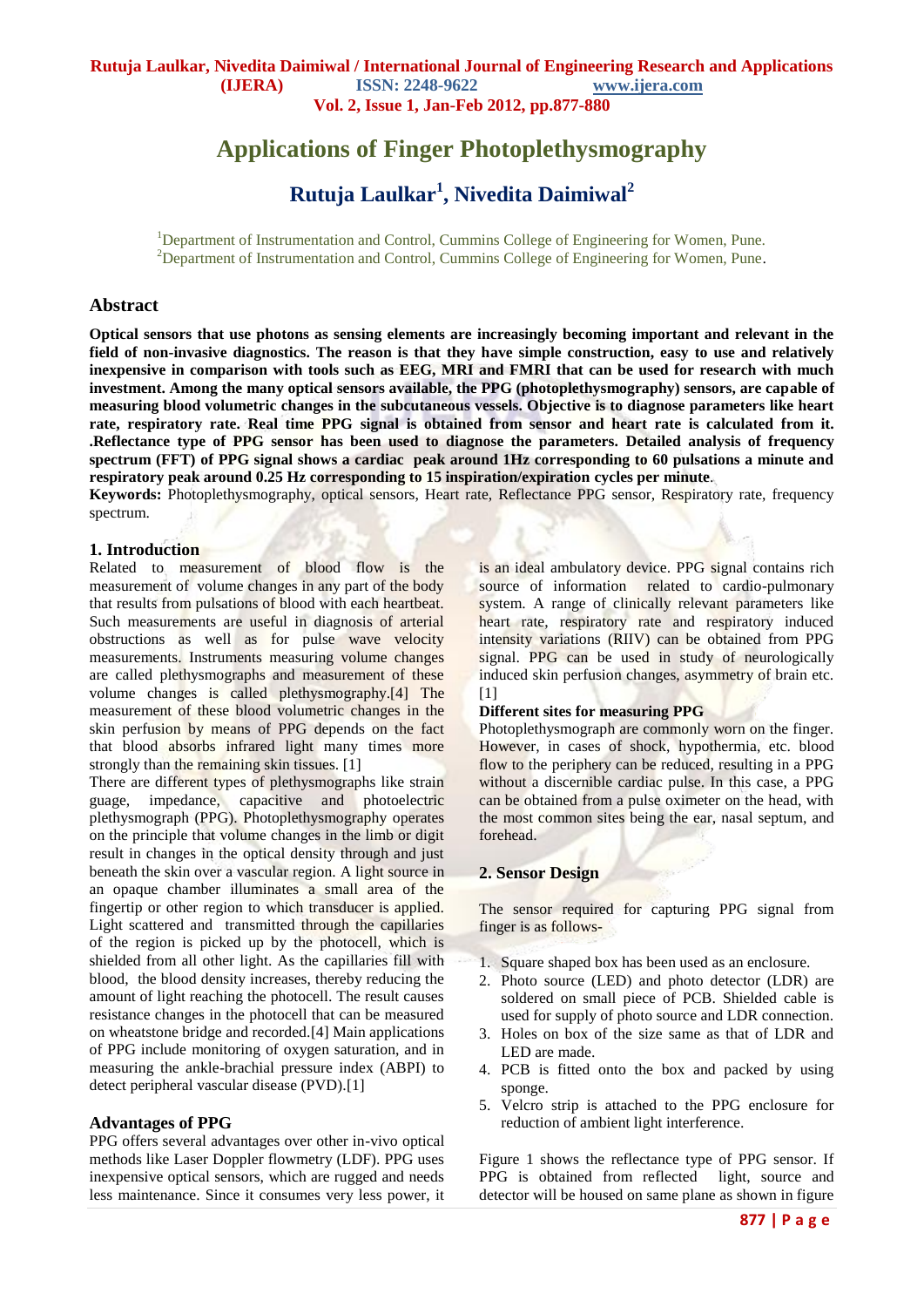# **Rutuja Laulkar, Nivedita Daimiwal / International Journal of Engineering Research and Applications (IJERA) ISSN: 2248-9622 www.ijera.com Vol. 2, Issue 1, Jan-Feb 2012, pp.877-880**

1. Earlier works have concluded that optimum distance between source and detector in reflectance type lies in the range of 4-5mm. This type of sensor can be used over the skin on any part of the body.[3]



Figure 1: Reflectance type PPG sensor

# **3. Signal Conditioning Circuit**

The signal conditioning circuit for PPG is shown in the figure 2.



Figure 2: Signal Conditioning Circuit

LED of 575nm wavelength is used and resistance of LDR is  $10kΩ$ . The output from the sensor goes to high pass filter whose cut off frequency is set to 0.5 Hz. The output of high pass filter goes to AD-620 for further amplification. Gain of AD-620 is adjusted to 34. After the amplification, the output of AD620 goes to notch filter. This notch filter is combination of multiple feedback (MFB) filter and inverting adder. [2]

Gain of bandpass filter is given as [2]-  $A_v = - (R_2/R_1)$  (1) Frequency for bandpass filter is given as

$$
f_o = 1/2 * pi * C * (\sqrt{R_1} || R_3 * R_2)
$$
 (2)

Output of notch filter is given to low pass filter whose cut-off frequency is set to 16Hz. Supply given to circuit is  $\pm$ 5V. The total gain of the circuit is 1000.

# **4. Experimental Results**

Figure 3 shows the PPG signal on digital storage oscilloscope (DSO).



Figure 3: PPG signal with artifacts

There are two important characteristics of PPG AC pulse waveform described by Hertzman and Spealman. The appearance of pulse is defined as two phases- anachrotic phase being the rising edge of the pulse and the catachrotic phase being the falling edge of the pulse. The first phase is concerned with systole and the second phase with diastole and wave reflections from the periphery. Dichrotic notch is usually seen in catachrotic phase of subjects with healthy compliant arteries. Figure 3 shows PPG signal with artifacts due to ambient light interference. Figure 4 shows the PPG signal with no artifacts.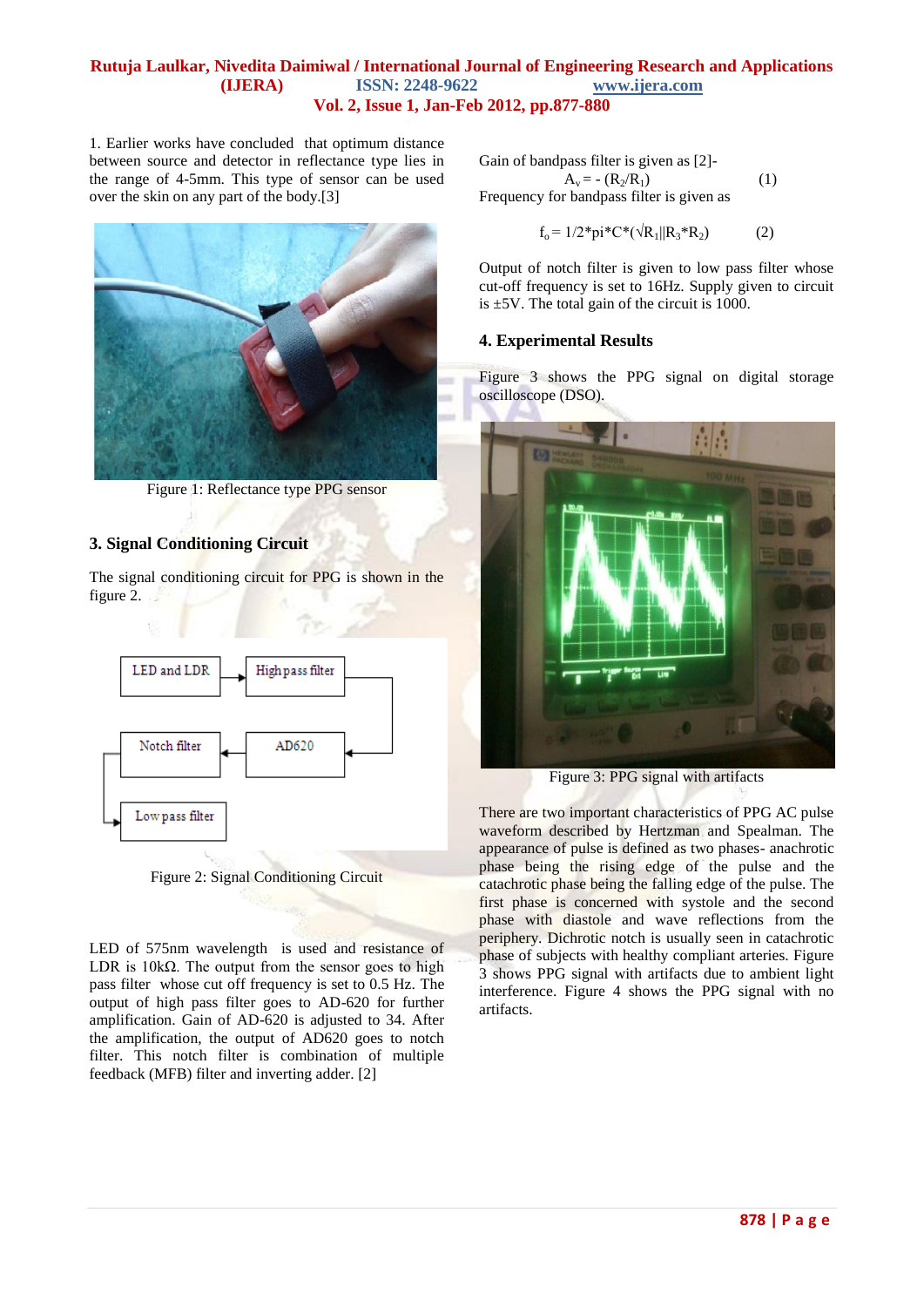# **Rutuja Laulkar, Nivedita Daimiwal / International Journal of Engineering Research and Applications (IJERA) ISSN: 2248-9622 www.ijera.com Vol. 2, Issue 1, Jan-Feb 2012, pp.877-880**



Figure 4: PPG signal free of artifacts

Artifacts in PPG signal can be minimized by attaching velcro strip around the finger, minimizing the ambient light interference and proper placement of subject's finger on the sensor. PPG signal was observed for ten patients and heart rate was verified with heart rate meter. Figure 4 shows the dichrotic notch in PPG signal.

# **5. Observations**



Figure 5: PPG of subject 1

Figure 5 shows the PPG of subject 1 (female). Time period of one cycle is 610msec. So, pulse rate of subject 1-

> Heart rate  $= 60$ /Time period (3) Heart rate  $= 60/0.61$  sec  $= 98b$ pm



Figure 6: PPG of subject 2

Figure 6 shows the PPG of subject 2 (female).Time period of one cycle is 950ms. So, pulse rate of subject 2- Heart rate  $= 60$ /Time period (4) Heart rate  $= 60/0.95$  sec

 $= 63$ bpm

**Frequency spectrum of PPG signal**



Figure 6: FFT of PPG signal

Figure 6 shows FFT of PPG signal observed on digital storage oscilloscope. By frequency analysis of PPG signal, one can observe that cardiac peak is around 1 Hz corresponding to 60 pulsations per minute and respiratory peak around 0.25 Hz corresponding to 15 inspiration/ expiration cycles per minute.[1]